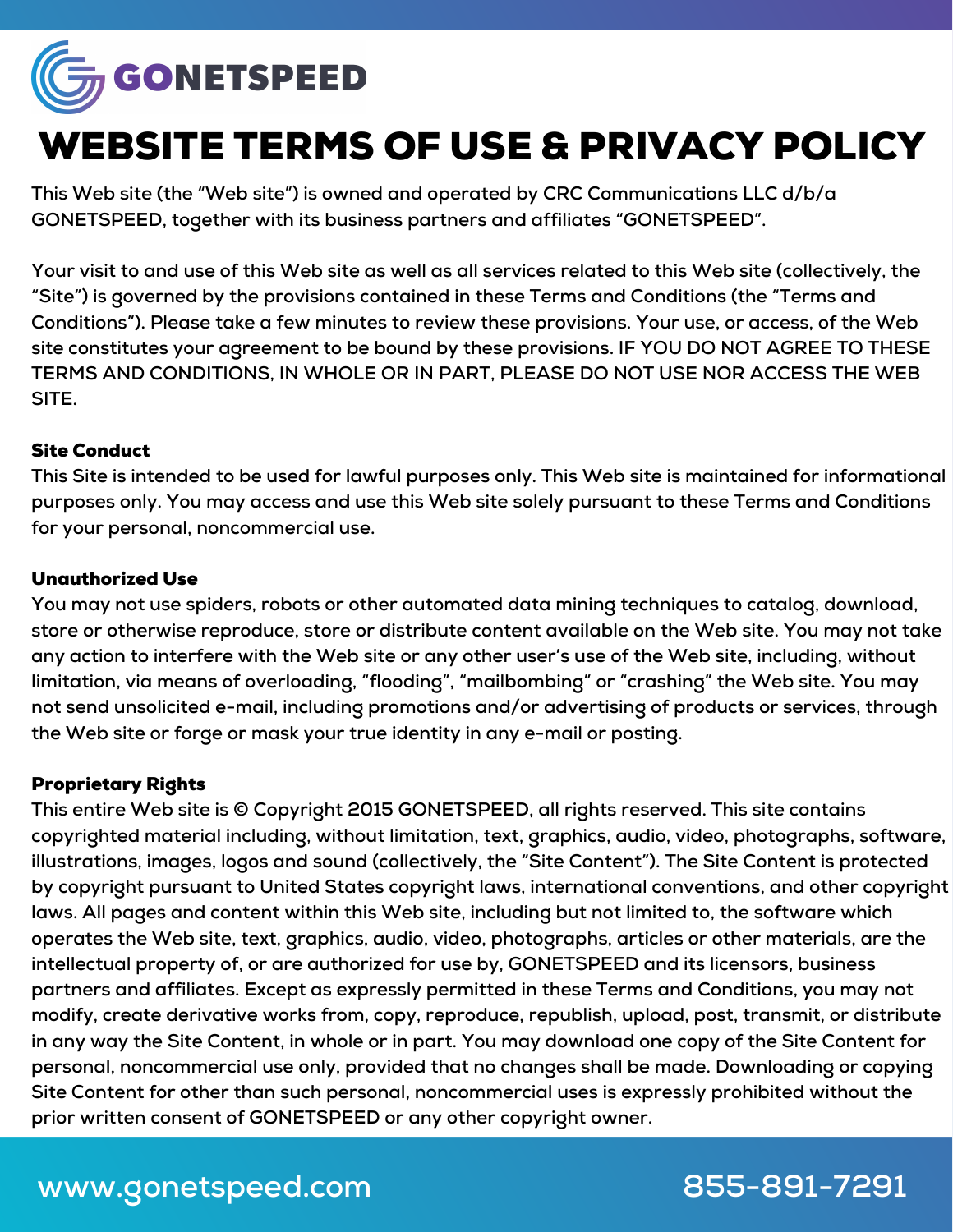

**Notwithstanding the foregoing, you may not download or copy any trademark, logo, or copyrighted material from the Site or use any meta tags or any other hidden text utilizing GONETSPEED' name or trademarks, without GONETSPEED' prior written consent. You shall be liable for all damages resulting from any intellectual property infringement or any other harm resulting from your use of the Site.**

#### Changes

**All information posted on the Web site is subject to change without notice. In addition, these Terms and Conditions may be changed at any time without prior notice. We will make such changes by posting them here. You should check this page for such changes frequently. Your continued access of the Web site after such changes conclusively demonstrates your acceptance of those changes.**

#### Disclaimer

**THE WEB SITE, INCLUDING ALL CONTENT MADE AVAILABLE ON OR ACCESSED THROUGH THE WEB SITE, IS PROVIDED "AS IS". TO THE FULLEST EXTENT PERMISSIBLE BY LAW, GONETSPEED MAKES NO REPRESENTATIONS OR WARRANTIES OF ANY KIND WHATSOEVER FOR THE CONTENT ON THE WEB SITE. FURTHER, GONETSPEED DISCLAIMS ANY EXPRESS OR IMPLIED WARRANTIES, INCLUDING, WITHOUT LIMITATION, NON-INFRINGEMENT, TITLE, MERCHANTABILITY OR FITNESS FOR A PARTICULAR PURPOSE. GONETSPEED DOES NOT WARRANT THAT THE FUNCTIONS CONTAINED IN THE WEB SITE OR ANY MATERIALS OR CONTENT CONTAINED THEREIN WILL BE UNINTERRUPTED OR ERROR FREE, THAT DEFECTS WILL BE CORRECTED, OR THAT THE WEB SITE OR THE SERVER THAT MAKES IT AVAILABLE IS FREE OF VIRUSES OR OTHER HARMFUL COMPONENTS. GONETSPEED SHALL NOT BE LIABLE FOR THE USE OF THE WEB SITE, INCLUDING, WITHOUT LIMITATION, THE CONTENT AND ANY ERRORS CONTAINED THEREIN. IN NO EVENT**

**WILL GONETSPEED BE LIABLE UNDER ANY THEORY OF TORT, CONTRACT, STRICT LIABILITY OR OTHER LEGAL OR EQUITABLE THEORY FOR ANY LOST PROFITS, LOST DATA, LOST OPPORTUNITIES, COSTS OF COVER, EXEMPLARY, PUNITIVE, PERSONAL INJURY / WRONGFUL DEATH, SPECIAL, INCIDENTAL, INDIRECT OR OTHER CONSEQUENTIAL DAMAGES, EACH OF WHICH IS HEREBY EXCLUDED BY AGREEMENT OF THE PARTIES REGARDLESS OF WHETHER OR NOT EITHER PARTY HAS BEEN ADVISED OF THE POSSIBILITY OF SUCH DAMAGES.**

### Links

**This Web site may contain links to other web sites not maintained by GONETSPEED. Other sites may also reference or link to our Web site. We encourage you to be aware when you leave our Web site and to read the terms and conditions and privacy statements of each and every web** site that you visit. We are not responsible for the practices or the content of such other web sites.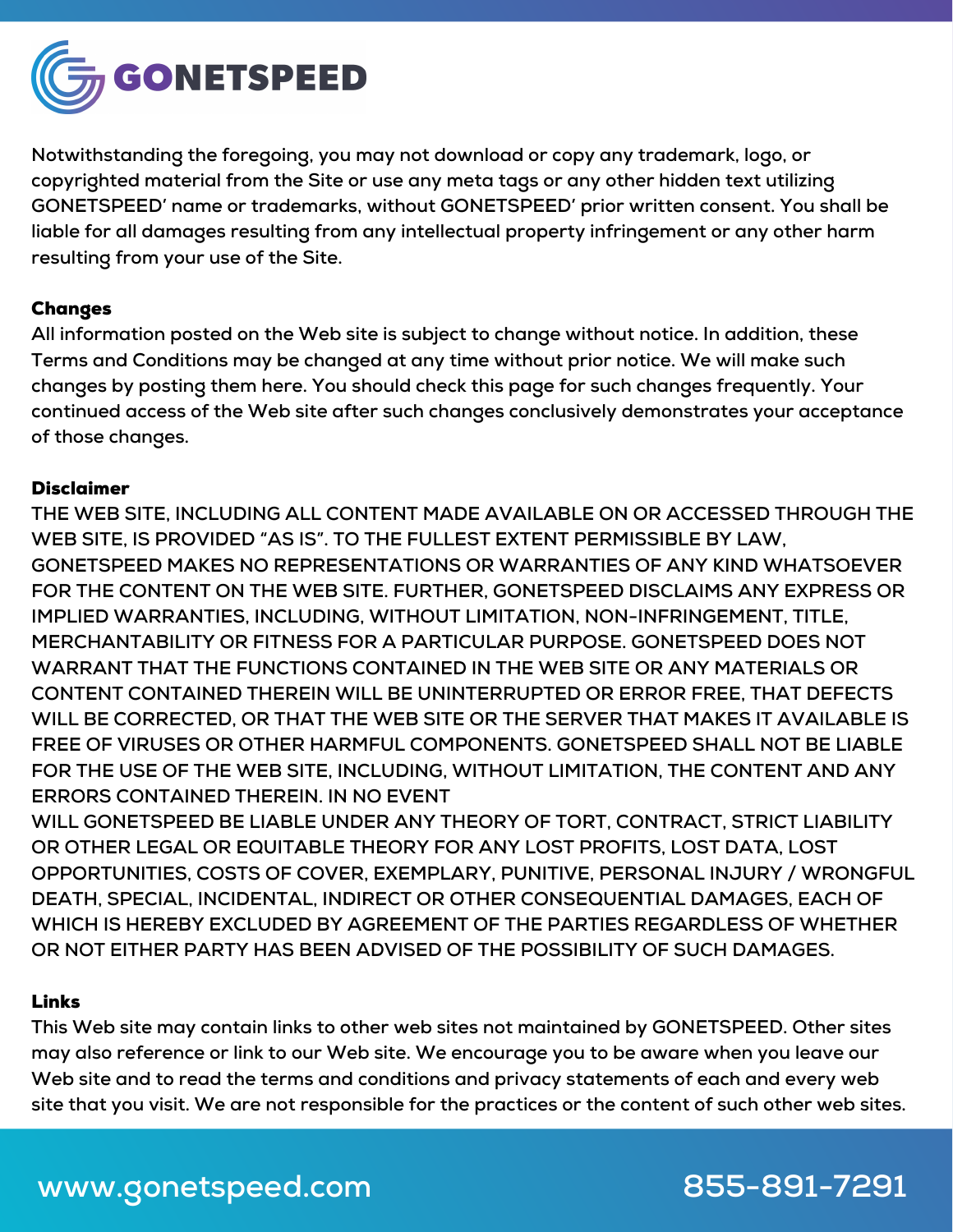

#### **Privacy**

**GONETSPEED takes the privacy of you and your information very seriously. In order to correspond with GONETSPEED, request further information or utilize certain services provided in connection with this Web site, you may be asked to provide, or you may choose to send to GONETSPEED, certain personally identifiable information such as your name and email address. GONETSPEED will not sell or rent any personally identifiable information so obtained to any unaffiliated third party. Except as required by law, specifically set forth in these Terms and Conditions or in connection with the maintenance and operation of this Web site, GONETSPEED will not share this information with any third party.**

**You represent and warrant that any personally identifiable information you provide to GONETSPEED through this Web site is done so with the express permission of the person to whom such information relates.**

**We use AdRoll to serve retargeting advertisements to our site visitors. AdRoll uses cookies and web beacons for this purpose. You are able to opt out of receiving targeted advertising by visiting the DAA or NAI.**

**If you are a California resident, please visit AdRoll's supplemental privacy policy for more information about your rights.**

#### Indemnification

**You agree to defend, indemnify and hold harmless GONETSPEED, its affiliates, third party service providers and their respective directors, officers, members, managers, employees, owners, licensors, licensees and agents from and against all claims, damages, losses, costs and expenses, including reasonable attorney fees, arising out of a breach of these Terms and Conditions.**

#### Waiver and Severability

No waiver by either party of any breach shall be deemed to be a waiver of any subsequent breach **of these Terms and Conditions. If any provision of these Terms and Conditions is unenforceable for any reason, then that portion shall be deemed severed from these Terms and Conditions and shall not affect the validity or enforceability of the remaining provisions.**